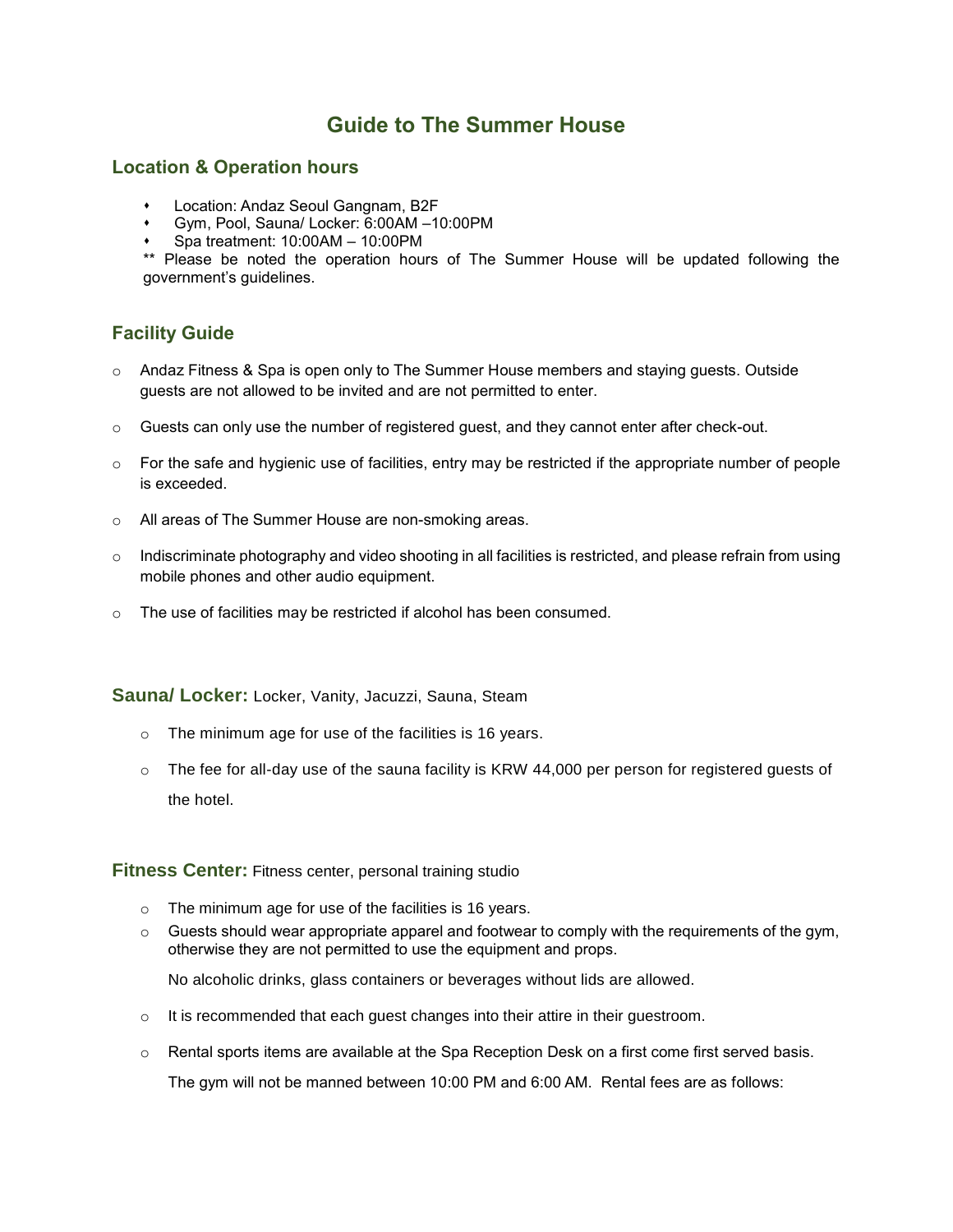| Athletic Wear (Size:S, M, L, XL, XXL) | T-Shirts: KRW 5,000, Pants: KRW 5,000 |
|---------------------------------------|---------------------------------------|
| Shoes (Size:230~280), Socks           | KRW 10.000                            |

\*Rental items are available for a maximum of 6 hours and are only available for use at the indoor fitness center at Andaz Seoul Gangnam.

**Pool:** Swimming pool, whirlpool, sauna, herbal bath

- o Children under the age of 16 and the elderly may use the facility only if accompanied by an adult guardian at all times.
- o Restricted objects: All kind of float tubes including waist ring inflatables or pool toys, except lifejackets and arm rings.

- Food and alcoholic beverages, sharp or fragile objects such as metal, plastic and glass products are not permitted in the pool area, and beverages in the pool area are only permitted when served from The Summer House.

- $\circ$  For swimming pool safety, there is a break time for ten minutes every 50 minutes.
- o Please keep your valuables in your room.
- o Please remove make-up before using the pool and wear a swimming cap.
- $\circ$  The wearing of swimsuits and rash guards are only permitted in the main pool and whirlpool.
- $\circ$  Cotton clothing and aqua shoes are not available. (Exceptionally, aqua shoes are allowed for preschoolers under the age of seven.)
- $\circ$  Children under the age of 36 months must wear waterproof diapers in the pool.
- o Shampoo and soap are not permitted in the pool area.
- o Sun beds are free of charge and available on a first come first served basis. We provide one sun bed for one room during peak hours.
- $\circ$  Cabanas are charged and sun beds are free of charge. It is recommended to make a reservation at the Club Reception in advance. Rental fees are as follows:

| Cabana                          |            |                                                 |
|---------------------------------|------------|-------------------------------------------------|
| Rental                          | Rent fee   | Offer                                           |
| Two hours                       | KRW 66,000 | Ice bucket, bottled water,<br>seasonal beverage |
| Additional hour or part thereof | KRW 22,000 |                                                 |